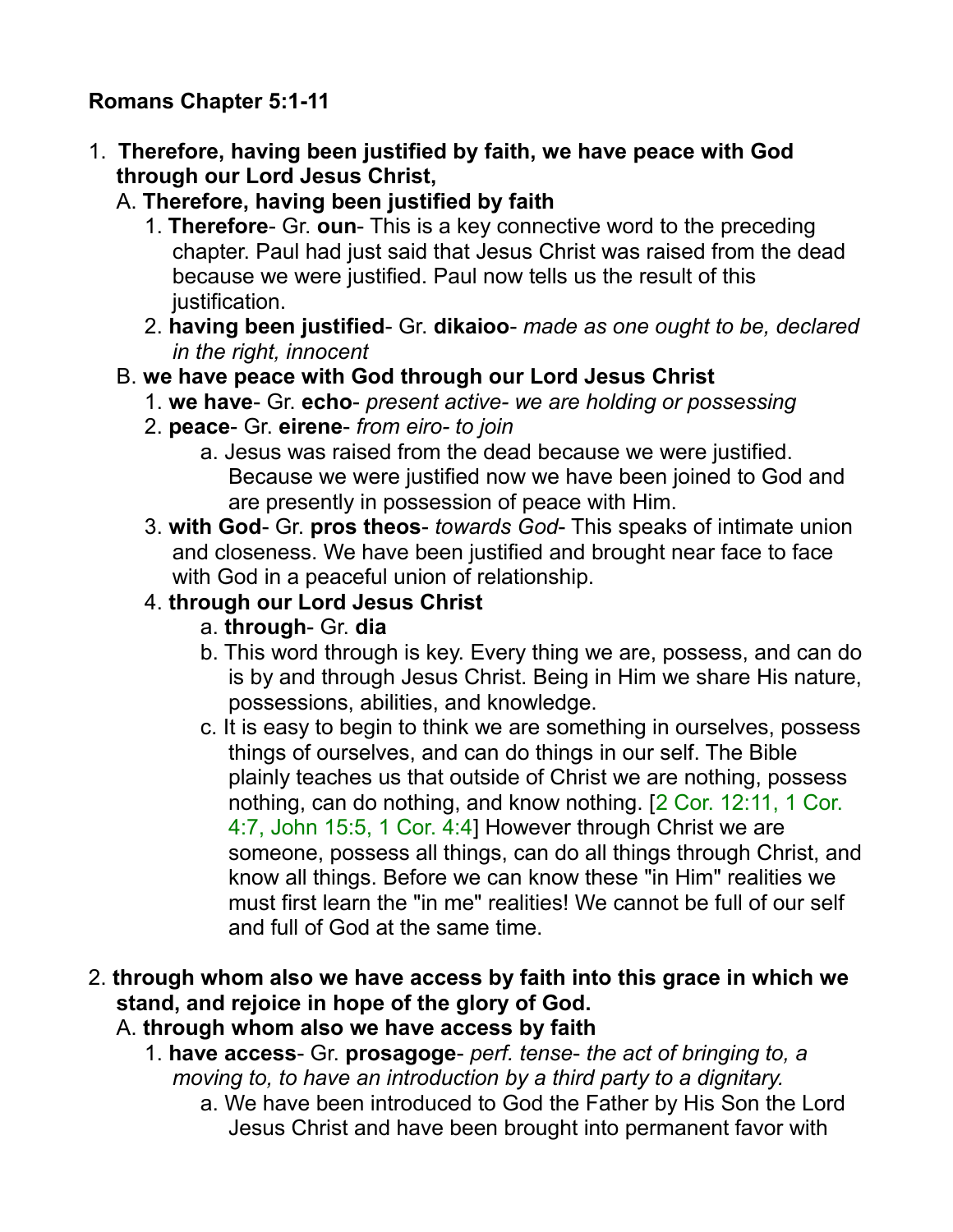Him as seen by the perfect tense.

## B. **into this grace in which we stand**

- 1. We have entered into and have been introduced to God the Father's grace by faith. We now have a permanent relationship with His grace [unmerited favor].
- 2. We can only stand by grace. We will always fall under the Law and legalism

# C. **and rejoice in the hope of the glory of God**

- 1. We can only rejoice when we are standing in grace. The Law and legalism will suck every bit of joy out of you!
- 2. The Law and legalism gives no hope [expectation of good]. It only gives the fearful expectation of judgment.
- 3. Only God's grace will allow you to experience His glory. Living under legalism will only let you experience shame and self-focus

# 3. **And not only** *that,* **but we also glory in tribulations, knowing that tribulation produces perseverance;**

# A. **And not only that**

1. This phrase clearly connects with the previous verse which speaks of the benefits of God's grace.

# B. **but we also glory in tribulations**

- 1. **glory** Gr. **kaukaomai** *to boast*
- 2**. tribulations** Gr. **thlipsis** *pressure from all sides*
	- a. Verse three is a continuation of the benefits of standing in God's grace. When we are standing in God's grace [His unmerited favor and strength] we can boast in tribulations because we know we have overwhelming resources to meet the needs we face! This verse is basically saying that we can trash talk [boast in] our problems because we are standing in the grace of God and through grace we will be victorious over all that comes against us! We are standing in the power and strength of God!

# C. **knowing that tribulation produces perseverance**

- 1. **knowing-** Gr. **eido** *to perceive or to see*
- 2. **produces** Gr. **kautergazomai** *to work somthing from within of something to the outside- used of mining ore and bringing it up to the surface for use; accomplish*
- 3. **perserverance** Gr. **hupomone** *to remain under [the pressure]*
	- a. Standing in grace will cause God's patience to rise from our reborn spirits up to the surface of our actions. God's grace will empower us to remain under any pressure without breaking or running. This is a supernatural testimony to the unsaved and to carnal Christians who cannot do this in their energy of their flesh.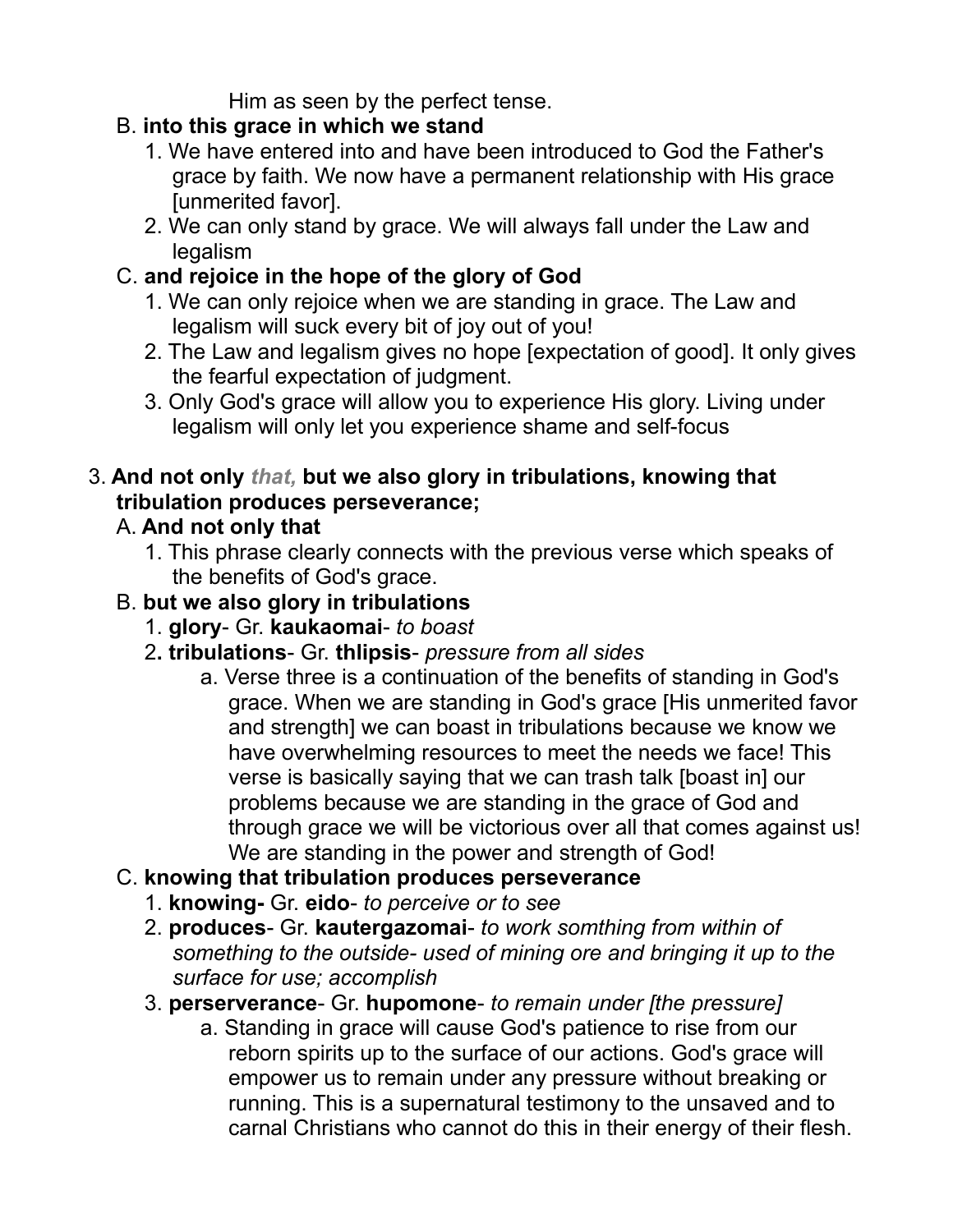#### 4. **and perseverance, character; and character, hope.**

- A. **perseverance** Gr. **hupomone**
- B. **character** Gr. **dokime** *a proof, a specimen of tried worth*
	- 1. There are two Greek words for test, try, or tempt in the New Testament. They are peirazo and dokimazo. There first word is never used in connection with God and His people, but the second one is. Peirazo means to test in order to find fault or a breaking point. Dokimazo means to test for the purpose of approving and using.
	- 2. Many have taught that God never tests or tries his people but those who teach this have to disregard the Bible because there are various examples of God doing just that. However, in each case this testing is the second type of testing which is to test in order the approve and to use. God never tests in order to find fault or a breaking point. Here are some scriptures that say God does test his people- [Gen. 22:1, Ex. 15:25, Ex. 16:4, Ex. 20:20, Deut. 8:2, 16, Judges 2:22, Judges 3:1,4, Ps. 17:3, Ps. 66:10, Ps. 81:7, Ps. 105:19, Jeremiah 20:12, John 6:6, 1 Thess. 2:4, Heb. 11:17] However, God never tests or tempts his people with evil or in order to find fault with them. [James 1:13]
	- 3. This verse in Romans teaches us that when we stand in God's grace then God's grace is released from within us in the form of patience. This patience causes us to pass the tests of life and we are seen as the genuine children of God and we are seen as approved of God and are useful for the Master's use.

#### C. **hope**- Gr. **elpis**- **confident expectation of good**

- 1. We have seen the benefits of grace are that we can stand, we are full of joy, we are strengthened with God's patience, we are approved and useful to God, and here we see that God's grace gives us hope for the future. Paul in another place calls this good hope through grace. [2 Thess. 2:16] We have no hope if we live under legalism and our own performance. We can only have a bad and foreboding expectation of bad.
- 5. **Now hope does not disappoint, because the love of God has been poured out in our hearts by the Holy Spirit who was given to us.**
	- A. **Now hope does not disappoint**
		- 1. [This **hope] does not disappoint** Gr. **kataischuno** *one is said to be put to shame who suffers a repulse, or whom some hope has deceived*
		- 2. God's grace will never deceive us. God's grace is truth. What Jesus Christ did for us in His finished work to bring us to God is sure and is the truth. Now if we live under the false hopes of being justified by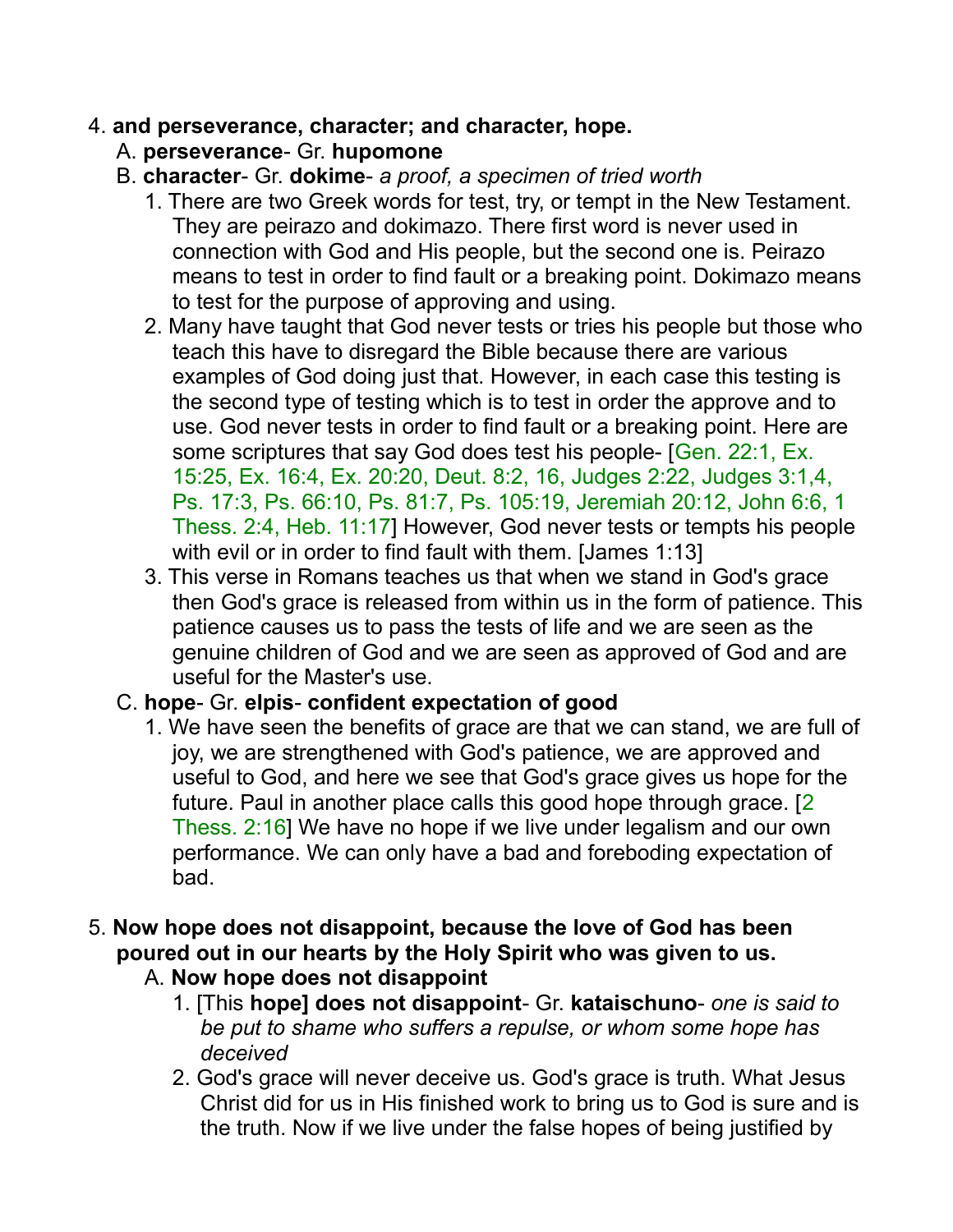our works and by law then we our hope will deceive us and we will be put to an eternal shame.

- B. **because the love of God has been poured out in our hearts**
	- 1. **has been poured out** Gr. **ekcheo** *perf. tense metaphorically to bestow or distribute largely in a permanent measure.*
	- 2. The results of God grace allows the God's love to pour into us and through us. God loves everyone one but God's love is hindered from entering a person who does not receive His grace by faith. God is love and God can only be received by grace through faith. A person who tries to justify Himself with God will find God opposed to Him. He will find His love repulsed. A person under the Law and legalism never feel close to God and do not feel loved by Him. Grace and faith are the two channels for the love of God to flow into our hearts.

## C. **by the Holy Spirit who was given to us**

- 1. **given** Gr. **didomi** *aor. tense*
- 2. The Holy Spirit can only be given and received by grace through faith. The Spirit of God communicates His love to our hearts.
- 3. The move of the Spirit is contingent upon receiving God's grace through faith. [Gal. 3:3,5]
- 4. What God's grace produces and gives is permanent through Jesus Christ. God's grace has given to us His Spirit. The Spirit has come to dwell and abide in us forever. [John 14:16]
- 5. The Spirit was given to teach us about what God's grace has freely given to us. [1 Cor. 2:12]

#### 6. **For when we were still without strength, in due time Christ died for the ungodly.**

## A. **For when we were still without strength**

- 1. **still** Gr. **eti** *yet*
- 2. **without strength** Gr. **asthenes** *weak, infirm, feeble*
- 3. From the fall of Adam and Eve mankind was drained of all strength to please or be acceptable to God. However, people did not realize just how weak they were in these regards. Then God gave His Law unto the Jews as a test case for humanity [see notes on Romans 3:19]. The Jews thought the Law would give them strength to please and be acceptable to God. However, the Law does not give man strength to please or be acceptable to God. Instead the Law exposes man's weakness. The more man tried to please God and to be acceptable to Him through the Law the more they proved that they were without strength to do so. That is why Paul here says that we were were STILL without strength, because after the many years under the Law man was STILL without strength to please and to be acceptable to God.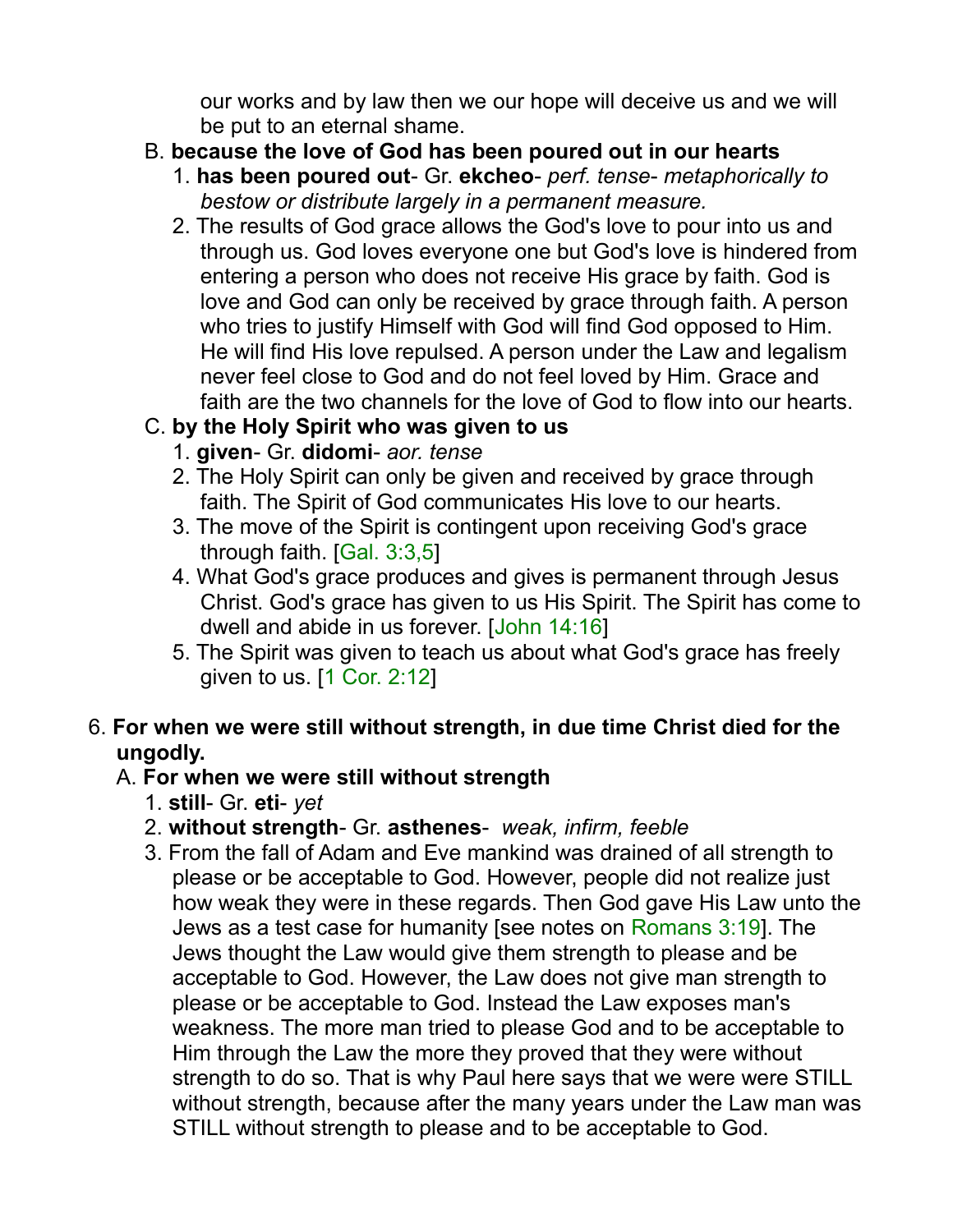#### B. **in due time Christ died for the ungodly**

- 1. **due time** Gr. **kata kairos** *according to a measure of time, a larger or smaller portion of time; season. A fixed and definite time, the time when things are brought to crisis, the decisive epoch waited for.*
	- a. The time God was waiting for was for the Law to do it's purpose which was to show mankind their depravity and utter weakness to be acceptable to God by their works.
	- b. The Law was a schoolmaster to teach and lead people to Christ. [Gal. 3:24-25]Just as there was a set period of time a child spent with their schoolmaster and then brought in as an adult child in the home, so it was with mankind and the Law. [Gal 4:2-4] When the Law had finished teaching about Christ, then Christ was introduced at the right time so we could be born again and adopted as legal children of God.

## 2. **ungodly**- Gr. **asebes**- *irreverent*

- a. This is what the schoolmaster, the Law, was to teach mankind. It taught us that man is ungodly at his core. He is irreverent. He was found to be a breaker of God's law and thus ungodly and irreverent to Him.
- b. Christ came to die for the ungodly so that they could be born again as godly. Christians are godly in their re-born spirits. To the degree that a Christian renews their mind to their new identity in Christ they will become godly in their thoughts, motives, and actions. These are a mere fruit of the new nature a believer has in Christ.
- 7. **For scarcely for a righteous man will one die; yet perhaps for a good man someone would even dare to die.**

## A. **For scarcely for a righteous man will one die**

- 1. **scarcely** Gr. **molis** *not easily, i.e. scarcely, very rarely*
- 2. In this verse we see a difference made between a righteous man and a good man. This brings us a fact that many do not want to see or do not see. We are not saved by being good in ourselves but by believing upon Christ and His finished work. Each and every believer in Christ is given the free gift of righteousness, even the ones who do not appear to be good people in their actions all the time! Now as a Christian renews their mind about their new identity and relies upon the grace of Christ within them to live out Christ then a Christian will be seen as a good man to the world. This is our goal as Christians but alas it is not always realized. There will be some that do not appear to be good men saved by faith in Christ, while there are good men go to hell because they trust in their own works. Every Christian is righteous but also is called to become a good man in this world.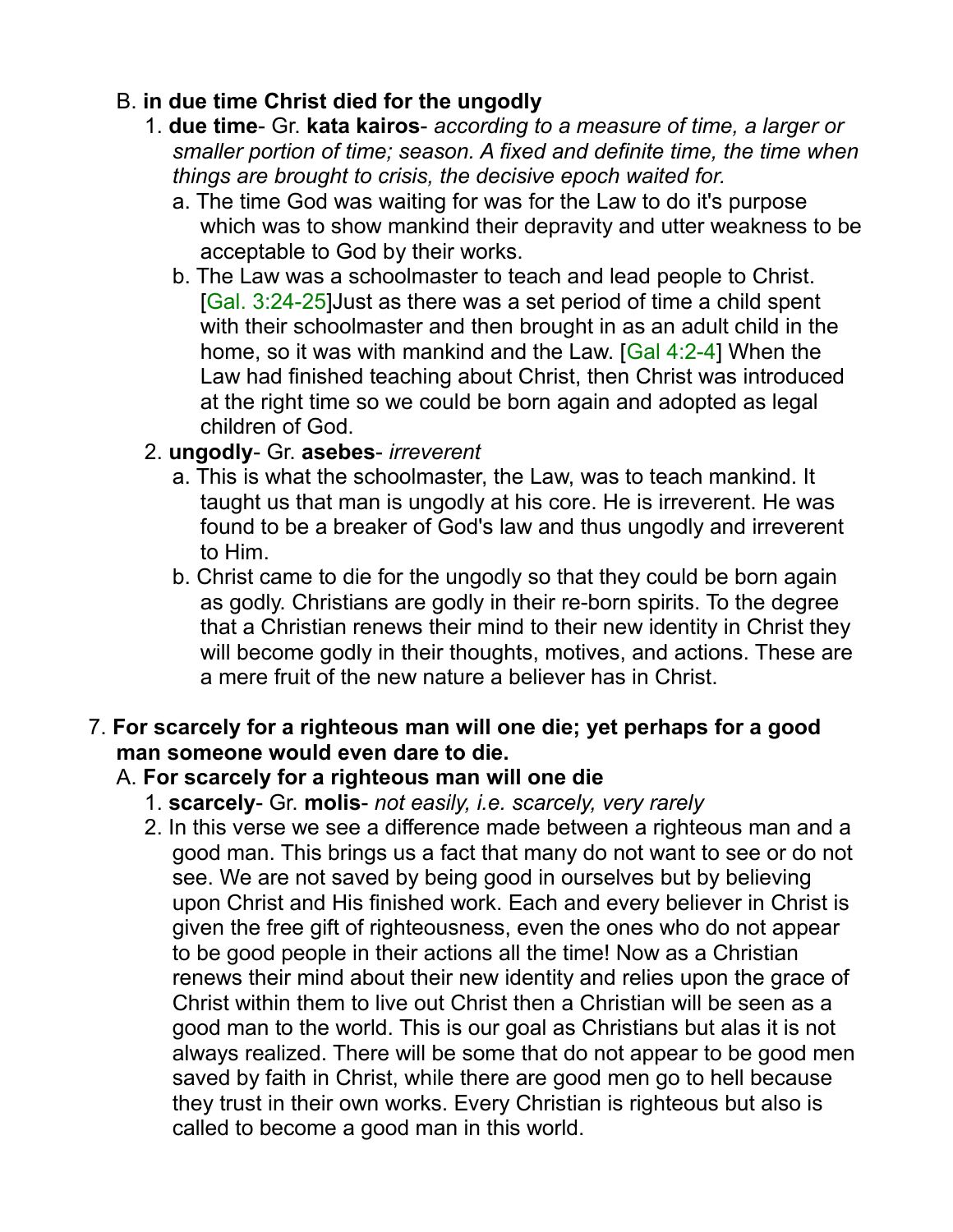#### B. **yet perhaps for a good man someone would even dare to die**

- 1. **good** Gr. **agathos** *of good constitution or nature, useful, salutary, good, pleasant, agreeable, joyful, happy, excellent, distinguished, upright, honourable*
	- a. Only a believer in Christ can be righteous, but any man can be called a good man. This world looks only on the outward exterior of a man and calls him good or bad. God looks at the heart and the nature of a man and calls him either righteous or unrighteous.
- 8. **But God demonstrates His own love toward us, in that while we were still sinners, Christ died for us.**

#### A. **But God demonstrates His own love toward us**

- 1. **demonstrates** Gr. **sunistemi** *pres. tense to place together by combining or comparing, hence to show, prove, establish, exhibit.*
	- a. The present tense of this word is very telling. This word is saying that God's love was, is, and always will be demonstrating God's love to you! Many do not feel love. They are wanting God to show them that He loves them. They want God to show to them He loves them, but He is! The act of Christ upon the cross is speaking and showing right now today! If we would but open our heart up to receive the sinless Christ died for us and our sins and has forgiven us completely, then we would experience the love of Christ.
	- b.  $[Eph. 3:18]$  is a prayer to grasp the dimensions of His love- it has four dimensions- width and length and depth and height- the dimensions of the cross of Christ!
	- c. The cross was God's exhibit of His love to mankind. Christ's sacrifice on the cross was God's show and tell to the classroom of humanity. God showed His love and now we must go and tell!
- *2.* **His own love** Gr. **agape** *denotes the highest, most perfect kind of love, implying a clear determination of will and judgment, and belonging particularly to the sphere of Divine revelation.* 
	- a. This phrase brings in contrast with man's love which is conditional and self seeking.
- B. **in that while we were still sinners, Christ died for us**
	- 1. Compare this with the note on verse 6- "while we were still without strength". Here we see the phrase while we were STILL sinners.
	- 2. After the fall of Adam and Eve all mankind became sinners, but not all were aware of it. That is why God gave the Law to give to a test case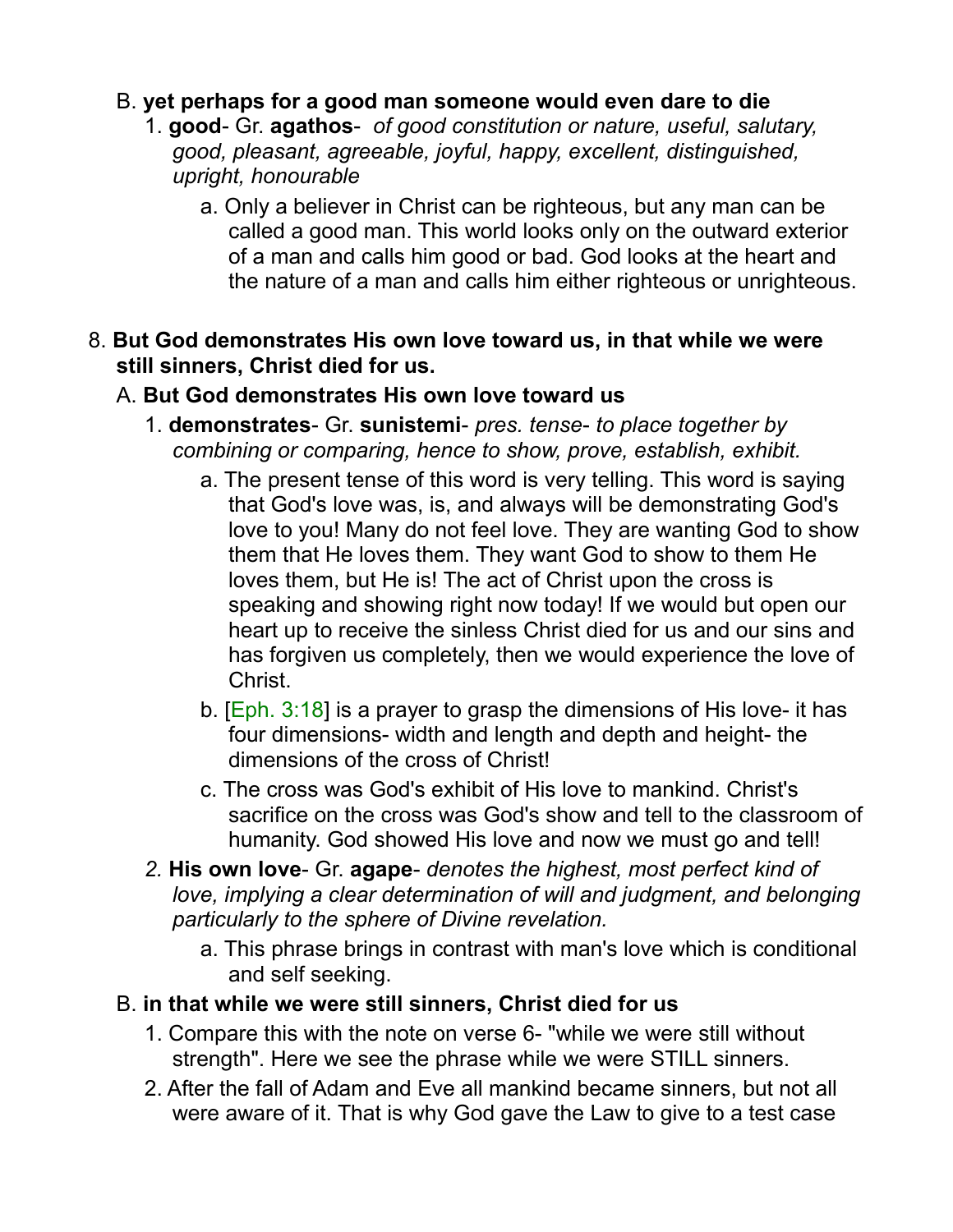people the Jews. The Jews that by obeying the Law they would be seen as holy and righteous in God's and everyone else sight. However, the opposite took place. The full depravity of man came raging forth into full view for all to see. This would have happened to either Jew or Gentile, but God had pulled the Jews out of the well of humanity to use them as a test case for all to see. He privileged the Jews with His holy and wonderful laws. However, the heart of man was all but holy and wonderful. The Law just brought out the ugliness and ungodliness in man. Instead of the Law helping people become more holy and righteous, it showed to all what they really were at the core of their being which was sinners. So after all the years of the Law, people were STILL sinners.

3. Christ died for those who hated and rejecting Him as their rightful Lord and Creator. What exotic scandalous love!

#### 9. **Much more then, having now been justified by His blood, we shall be saved from wrath through Him.**

#### A. **Much more then**

- 1. If Christ showed His love and devotion for sinners, how much more will he show His devotion and care for His justified children!
- 2. Religion teaches a God that is much more loving, kind, patient, and gracious to sinners than His own children. The gospel is presented to a sinner that Christ died for all their sins and He accepts them and blesses them with salvation freely by His grace, but many preach a different message to God's children after they receive Christ. The message changes to one that says you must confess all your sins, stay in fellowship, and live to a level of holiness for God to bless you and accept you. Many are teaching that God is better and more kind to sinners than His own children. NO! How much more is God loving, kind, patient, and gracious to His children than to sinners!

#### B. **having been justified by His blood**

- 1. We have been declared righteous- just as we ought to be and innocent by the shedding of Christ's spotless blood. Life is in the blood and His life was given for our life. [Lev. 17:11] A righteous life for an unrighteous life.
- 2. Once we are in Christ we are justified. We do not become righteous in Christ by our positive performance and equally we do not become unrighteous in Christ by our negative performance. We are made right with God one way- by faith in the perfect Son of God and His perfect finished work. This justifying work is permanent as long as we remain in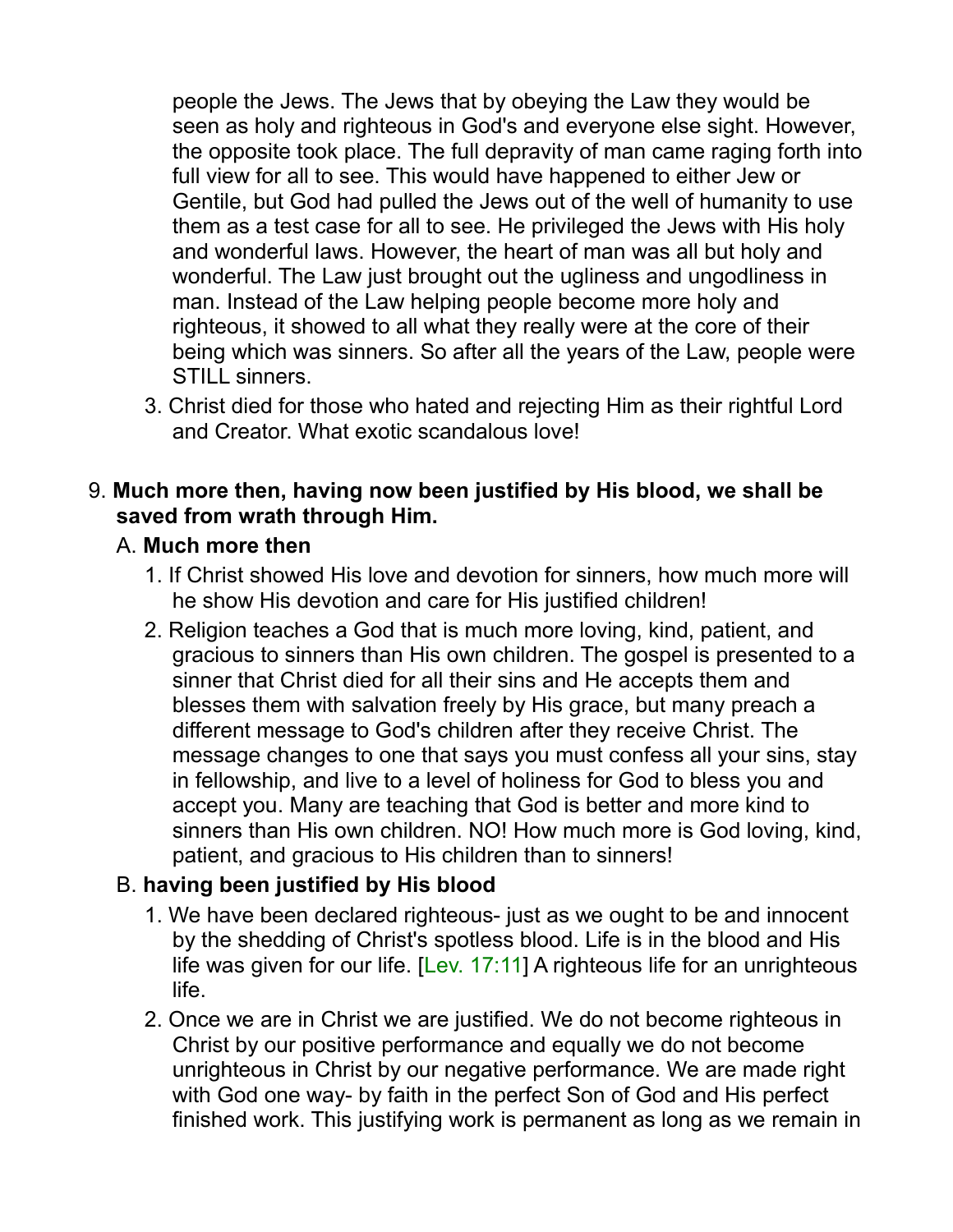Christ by our faith in Him. It is an eternal work because it is based upon Christ eternal work of redemption. [Heb. 9:12]

#### C. **we shall be saved from wrath through Him**

- 1. **saved** Gr. **sozo** *to save, keep safe and sound, to rescue from danger or destruction to save a suffering one (from perishing), i.e. one suffering from disease, to make well, heal, restore to health*
- *2.* **wrath** Gr. **orge** *deep seated anger*
	- a. Many teach that God is very angry with some Christians. The bible teaches that all of God's wrath and anger was poured out upon Jesus as He bore all of our sins upon the cross. This is what the bible term propitiation means- a turning away of wrath. [Romans 3:25, 1 John 2:2, 1 John 4:10] Jesus drew all the wrath of God to Himself so none would be poured out upon us! God turned His back upon His Son. God showing His back in the Bible speaks of His judgment and wrath being revealed. God turned His back on Jesus, so we that He could always cause His face to shine on us! His eyes are always upon the righteous- those that believe and trust upon the finished work of Christ! [1 Peter 3:12]
	- b. God can be displeased with our behavior but He will never have wrath towards us because Jesus bore all the wrath of God for us.
	- c. This verse says we shall be saved from God's wrath both in this life and eternity. Jesus bore all of our judgment for sin. [John 5:24] Jesus was judged for us and as us.
- 10. **For if when we were enemies we were reconciled to God through the death of His Son, much more, having been reconciled, we shall be saved by His life.** 
	- A. **For in when we were enemies we were reconciled to God through the death of His Son**
		- 1. **if** Gr. **ei** *first class conditional- if it is the case...*
		- *2.* **enemies** Gr. **echthros** to *hate*; *hateful* (passively *odious*, or actively *hostile*)
			- a. The mystery and glory of God's grace is that Jesus died for those who hated Him and were hostile towards Him.
		- 3. **reconciled** Gr. **katallasso** *to change, exchange, as coins for others of equivalent value; to reconcile (those who are at variance)*
			- a. Jesus reconciled us to the Father by way of exchange. Jesus took our sin and sins, and God has given us His very own righteousness. [2 Cor. 5:21] Jesus became identical to us, so we could be identical to Him. As He is so are we in this world! [1 John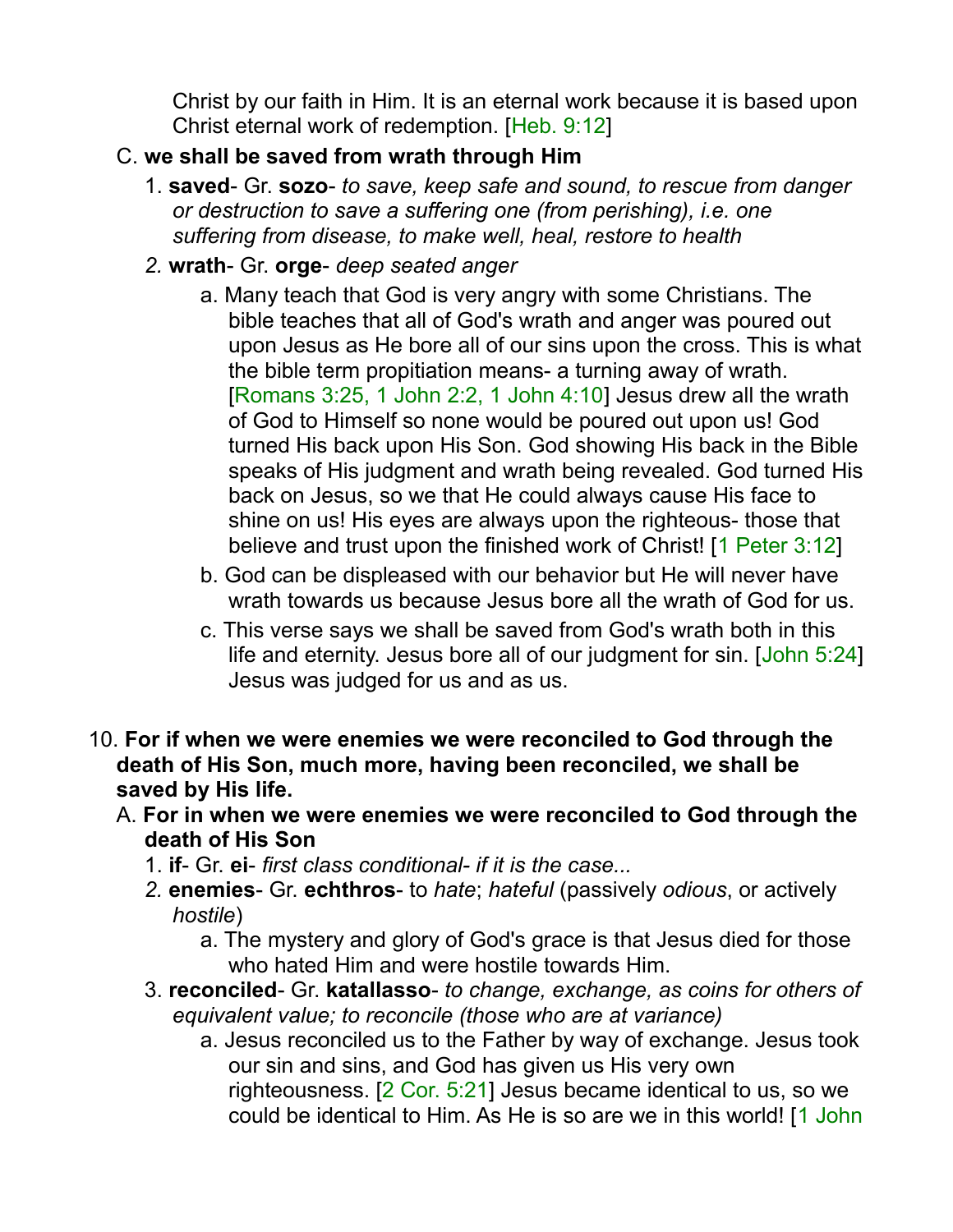4:17]

## 4. **death of His Son**

- a. The wages of sin is death. [Romans  $6:23$ ] All men who die pay this penalty just like a man on death row pays his debt to society. Once this debt is paid then he has a legal right to be freed, but a dead man has no life to go free! That is why it took the death of the Son of God dying our death so that He could enter into our death but have the power to come up out of death and bring us with him! What a glorious salvation!
- B. **much more, having been reconciled, we shall be saved by His life**
	- 1. **much more**
		- a. What the power of the cross did was eclipsed by the power of the resurrection and what it brought us- the very life of God!
	- 2. **saved by His life** Gr. **sozo en autos zoe** *saved [delivered, made whole, healed, prospered] in His life*
		- a. The cross was the biggest negative in the world- It negated our sin, trespasses, guilt, shame, and debt before God. The resurrection was the biggest positive in the world. It added to us life, deliverance, healing, prosperity, peace, joy, love, righteousness, etc...for ever and ever! We are saved IN His life!
		- b. As we acknowledge [by revelation and confession] the life of God within us and that we are in His life then that life will exercise its saving work in us!
		- c. If God has reconciled us 2000 years ago, how much more has God planned a salvation that will extend into eternity!
- 11. **And not only** *that,* **but we also rejoice in God through our Lord Jesus Christ, through whom we have now received the reconciliation.** A. **And not only that**
	- 1. We not only have a future salvation in heaven as glorious as that will be, but a present enjoyment of and rejoicing in our relationship with God the Father through the Lord Jesus Christ!
	- B. **but we also rejoice in God through our Lord Jesus Christ**
		- 1. Many have a hope of the glory of heaven, but few are rejoicing and joying in their relationship with God here in this life. The main cause of these is a change from grace to legalism in their life. They have turned the unconditional love of God into a conditional love based upon personal merit and performance. This will rob the joy out of any person!
		- 2. Another reason for the lack of joy in God is a lack of revelation of our **present** position and standing with God.

## C. **through whom we have now received the reconciliation**

1. **Now**- This is a key word we must understand in order to rejoice in our